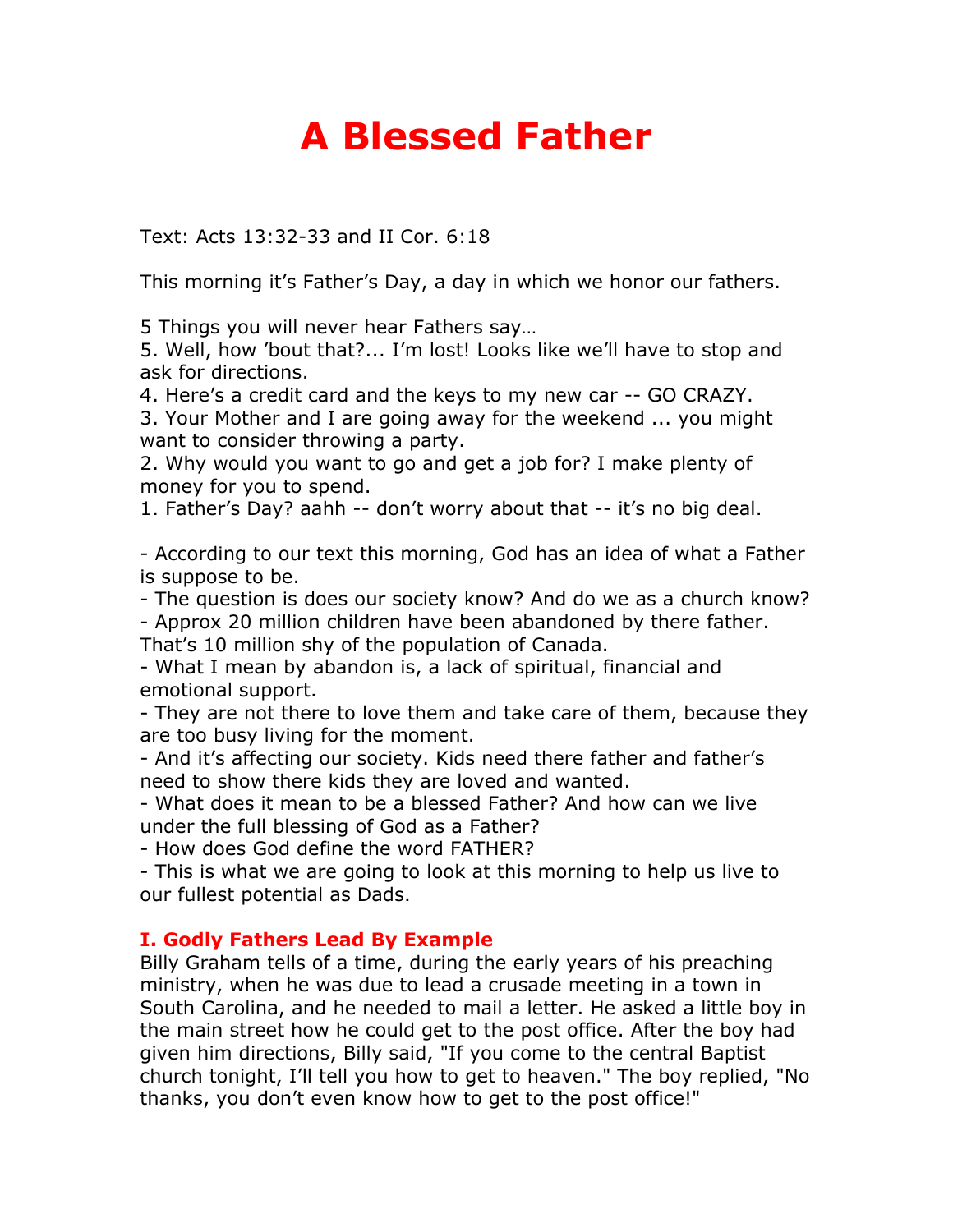John 4:19-20 says, "The woman saith unto him, Sir, I perceive that thou art a prophet. 20Our fathers worshipped in this mountain; and ye say, that in Jerusalem is the place where men ought to worship."

- Godly fathers not only lead there own children spiritually, but also are an influence on other kids and generations. (Vs 20)

- A Father who desires to make an impact on both there children and there friends are considered role models.

- This woman Jesus was witnessing to was a Samaritan.

- She was not living a moral life but had 5 different men. She was a person living common law and outside the will of God.

- But yet she still remembered people who worshiped on a certain mountain, (vs 20) she knew what the prophets had said before (vs 19) and she knew about a coming Messiah. (Vs 25)

- Meaning she was influenced by Godly men. She heard about God somewhere from someone.

- Men who were fathers. Family men who loved God and I believe desired to make an impact.

- As Fathers this morning, we don't always have to say something, but we always have to live out our convictions.

- I believe it's important that not only our kids see us worship, but there friends also see us worship.

- And what I mean by worship is prayer, singing, church attendance, Bible reading and Godly living. Choosing to do what is right, and standing up for what we believe in.

- We need to show our kids, our spouse and there friends that we love the Lord and why it's important to serve Him.

- Godly fathers are blessed because they lead there home and lives by example.

- There is always someone watching your life. Know where you are going and decide in your heart that you want to serve the Lord and lead by example.

## **II. Godly Father's Lead The Family**

Josh 24:14-15 says, "Now therefore fear the LORD, and serve him in sincerity and in truth: and put away the gods which your fathers served on the other side of the flood, and in Egypt; and serve ye the LORD. 15And if it seem evil unto you to serve the LORD, choose you this day whom ye will serve; whether the gods which your fathers served that were on the other side of the flood, or the gods of the Amorites, in whose land ye dwell: but as for me and my house, we will serve the LORD."